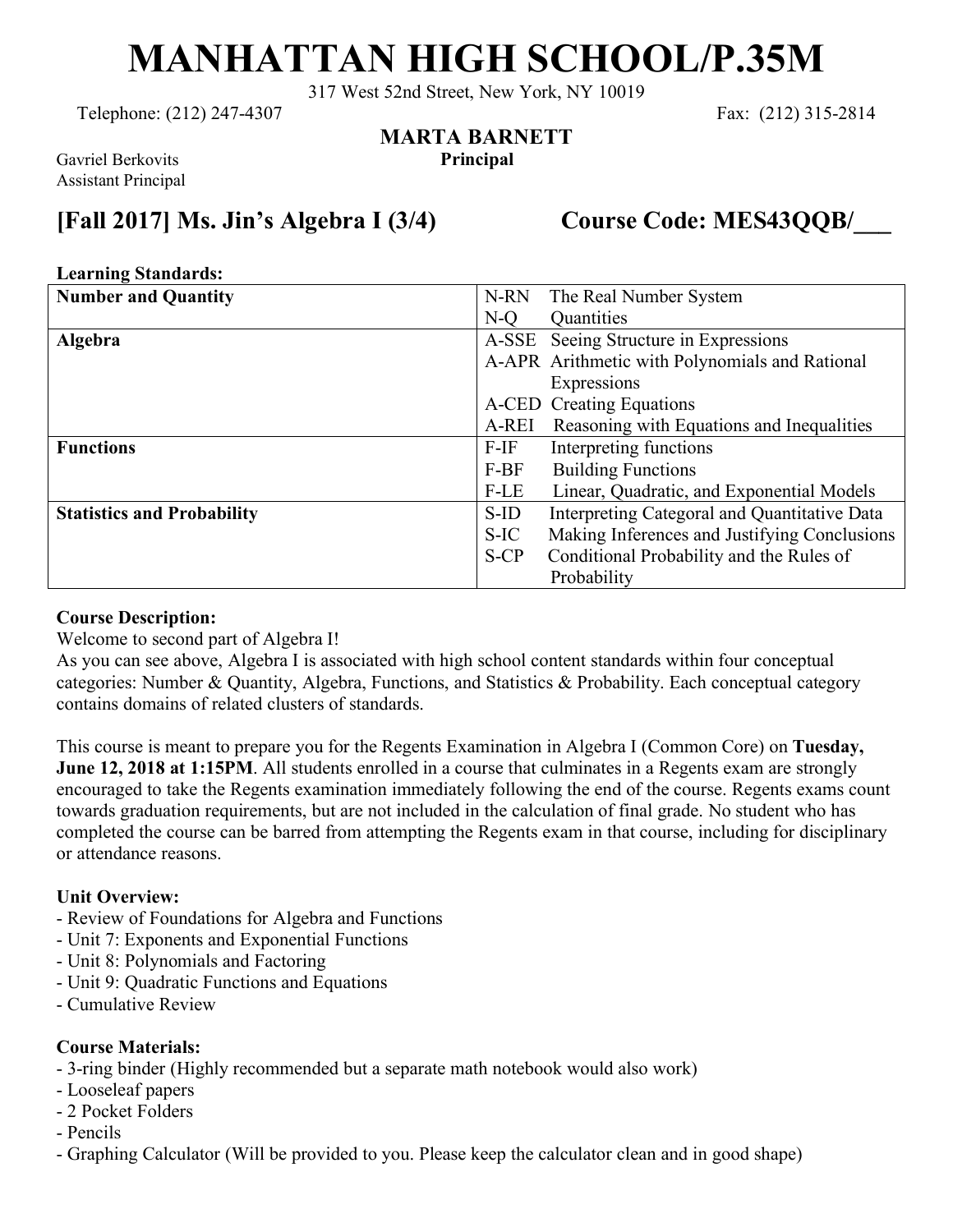### **Grading Policy:**

**Classwork/Participation (30%):** For each day you are in class and not excused, you must participate by:

- Coming to the room on time, ready to work with all the materials listed in the course syllabus
- Engaging in the activities to the best of your ability as measured by completion of in-class assignments.

For each day, you earn a 10 (=100%) mark in participation. Please note that there is 1/2-point deduction for every lateness; 0 for use of cellphone or any other electronic devices (unless you have a permission)

**Unit Exam/Quizzes & other Assessments (30%):** After each unit exam, you will have a chance to make up half of the credit you have missed by doing a test correction. One lowest QUIZ grade will dropped per marking period. If you miss an exam and/or a quiz, please see me to schedule a makeup within a reasonable period of time, e.g, within a week. \*Also see below for make-up policy

**Projects (20%):** You may be assigned one or two projects per marking period. If a marking period passes without an assigned project, the 20% weight will be redistributed evenly amongst the other three categories.

**Homework (20%):** You will have short assignment on a daily basis (except before an assessment/major holidays). \*See below for make-up policy.

As per the school grading policy, all grades will be numerical, with the exception of incomplete grades and students auditing the course. Any students who receive an incomplete will be given makeup work to complete by the term following the end of the course. This work will then be graded and averaged together with the work completed during the course to compose a final numerical grade.

#### **Expectations and Procedures:**

- 1. USE OF CELLPHONE OR ANY OTHER ELECTRONIC DEVICES ARE STRICTLY PROHIBITED. (See Grading Policy - Classwork/participation)
- 2. Keep the room clean.
- 3. Be responsible. Come to class on time with a positive attitude.
- 3. Be respectful to others; treat others how you want to be treated.
- 4. One person out of the classroom at a time.
- 5. Always put forth your best effort. Grades are achieved, not received.
- 6. Be polite and use proper language in class.
- 7. Look and listen during the lesson. Raise your hand if you need to speak.

**\*Make-up Policy:** Missed tests or quizzes should be made up immediately following the student's return to school with an excused absence note. Homework, classwork and all other assignments are to be handed in on the due date assigned by the teacher. Students are held responsible for reaching out to teachers if there is any foreseeable obstacle regarding an assignment before the due date. Late assignments are subject to incremental deductions as per the teacher's discretion and are accepted until the assignment is no longer relevant.

If you have any questions, concerns, and/or comments, feel free to email me at jjin3@schools.nyc.gov. We can also arrange a meeting during the school hour.